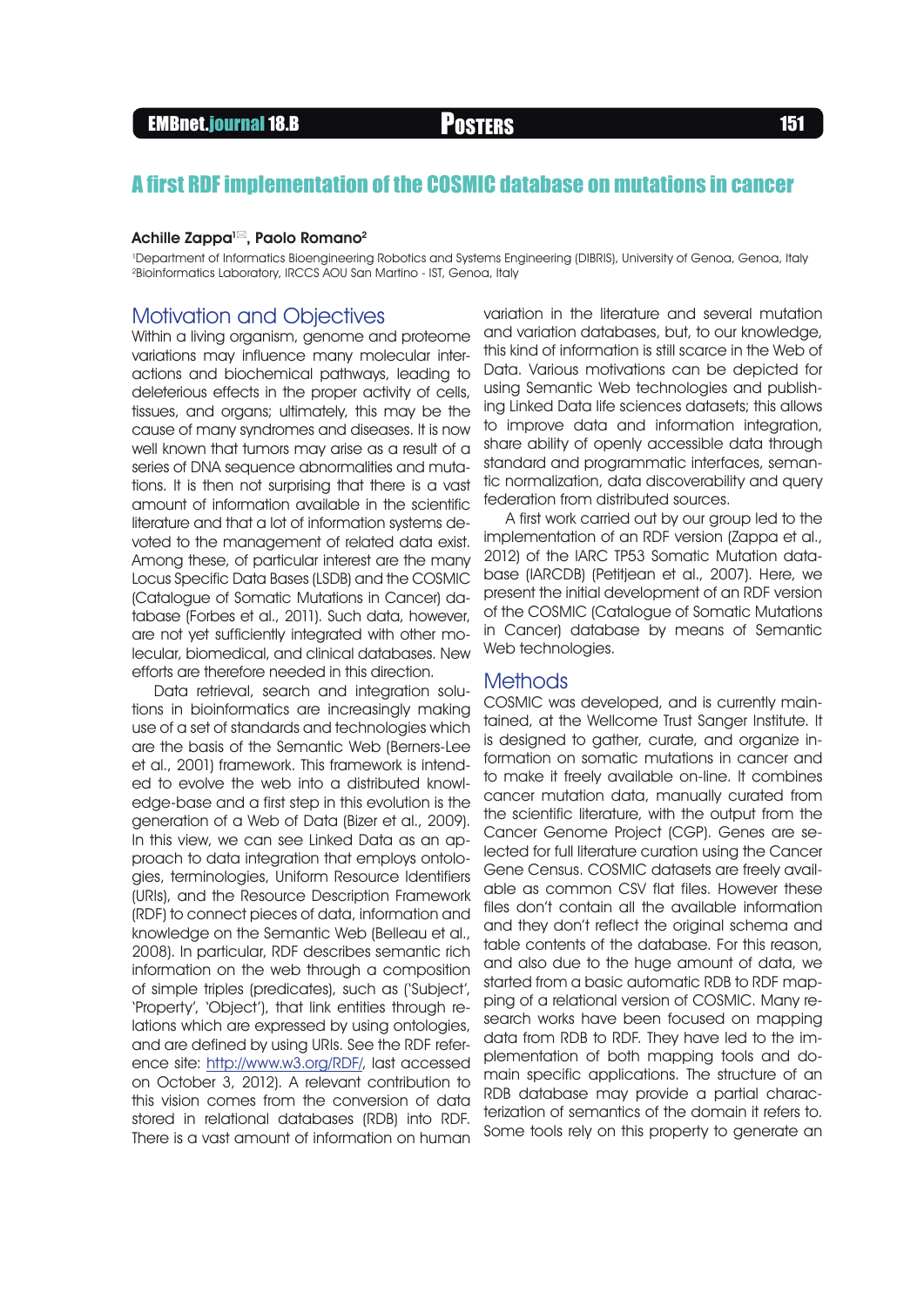approximate mapping to RDF, which can then be manually tuned and thus brought to be in line with a shared conceptualization.

Mapping is the process of making explicit correspondences or relationships between entities in the relational database and the RDF graph. In our case, the mapping was first created by using D2RQ, a platform for treating relational databases as virtual RDF graphs. See the D2RQ web site: [http://www.d2rq.org/,](http://www.d2rq.org/ ) last accessed on October 3, 2012). This tool also allows on-the-fly generation of RDF triples from the database. The relational database was then published using a D2R server. D2R enabled us to publish a first SPARQL endpoint on top of the relational database, build an RDF data dump, and make it possible browsing the generated RDF triples through a standard web interface.

One of the most important aspects of the RDB to RDF conversion is, however, the capability of representing the semantics that is not explicitly defined in the relational schema. After a careful analysis of the database schema, we were able to map our resources into separated well defined classes and sub-graphs and to define the relationships and properties of our statements. For instance, D2RQ generates predicate names which are based on the RDB column names: it has no way to know when a predicate refers to a property for which a shared representation (ontological concept) exists. By customizing predicates we have been able to improve the representation of data semantics, according to shared ontologies. Where shared relations were not available to express the content of our database, we have used ad-hoc defined properties.

The final RDF dataset is being deployed according to Linked Open Data (LOD) principles with external links set to datasets such as DBpedia, a system including all structured information which is present in Wikipedia pages (see DBpedia web site: <http://www.dbpedia.org/>, last accessed on October 3, 2012), PubMed, the Human Genome Nomenclature Committee (HGNC) database (see HGNC web site: [http://www.genenames.org/,](http://www.genenames.org/) last accessed on October 3, 2012), the On-line Mendelian Inheritance in Man (OMIM) system, UniProt (Belleau et al., 2008) and Linked Life Data.

In order to improve performances, the RDF export must be imported into a native RDF triple store system. The RDF dump of COSMIC was then uploaded in a Jena TDB triple store. See the Jena and TDB web sites at: [http://openjena.org/](http://openjena.org/index.html) [index.html](http://openjena.org/index.html) and at [http://jena.sourceforge.net/](http://jena.sourceforge.net/TDB/) [TDB/,](http://jena.sourceforge.net/TDB/) last accessed on October 3, 2012). A Fuseki server was implemented to make available our data through a SPARQL endpoint. See the Fuseki web site at:<http://fuseki.sourceforge.net/>, last accessed on October 3, 2012).

Since one of the main use cases and aim of COSMIC is to provide somatic mutation frequencies and distributions via plots and histograms, it is then a good practice to deploy a web interface able to graphically visualize such kind of information also in a Semantic Web context. A web interface based on javascript and some graphical libraries can then display results of SPARQL queries to improve visualization of this kind of information by means of charts.

## Results and Discussion

Prototype servers are available on-line. The D2R server web site is available at [http://bioinformat](http://bioinformatics.istge.it/D2R_CosmicRDF_proto/)[ics.istge.it/D2R \\_ CosmicRDF \\_ proto/](http://bioinformatics.istge.it/D2R_CosmicRDF_proto/). The SPARQL endpoint, that is only meant for SPARQL queries and cannot therefore be used as-is by researchers, is available at the following URL: [http://bio](http://bioinformatics.istge.it/CosmicRDF_protosparql/cosmic/sparql )[informatics.istge.it/CosmicRDF \\_ protosparql/](http://bioinformatics.istge.it/CosmicRDF_protosparql/cosmic/sparql ) [cosmic/sparql](http://bioinformatics.istge.it/CosmicRDF_protosparql/cosmic/sparql ). Currently, servers present only a subset of the database, corresponding to the "full export" that may be downloaded from the COSMIC web site. This dataset, however, does not reflect the database schema, whose analysis is an undergoing effort.

A Linked Data view, an HTML view and a SPARQL endpoint are available. The latter can be explored by any Semantic Web browser or application. These are building blocks for data integration solutions incorporating mutation data. The standard web interface includes graphical visualization features of results of some specific SPARQL queries. These prototypes demonstrate how an RDF representation of relational database contents can be easily provided.

Although a great value of our system would lie on the identification of a shared, semantically meaningful, ontology-based representation of variation information, that could only be defined through a collaboration with the community of curators of variation databases, our approach already allows to carry out queries on the database, as well as some graph-analysis for validation of data and elucidation of implicit relations among data, relations that could not be exploited with the current system.